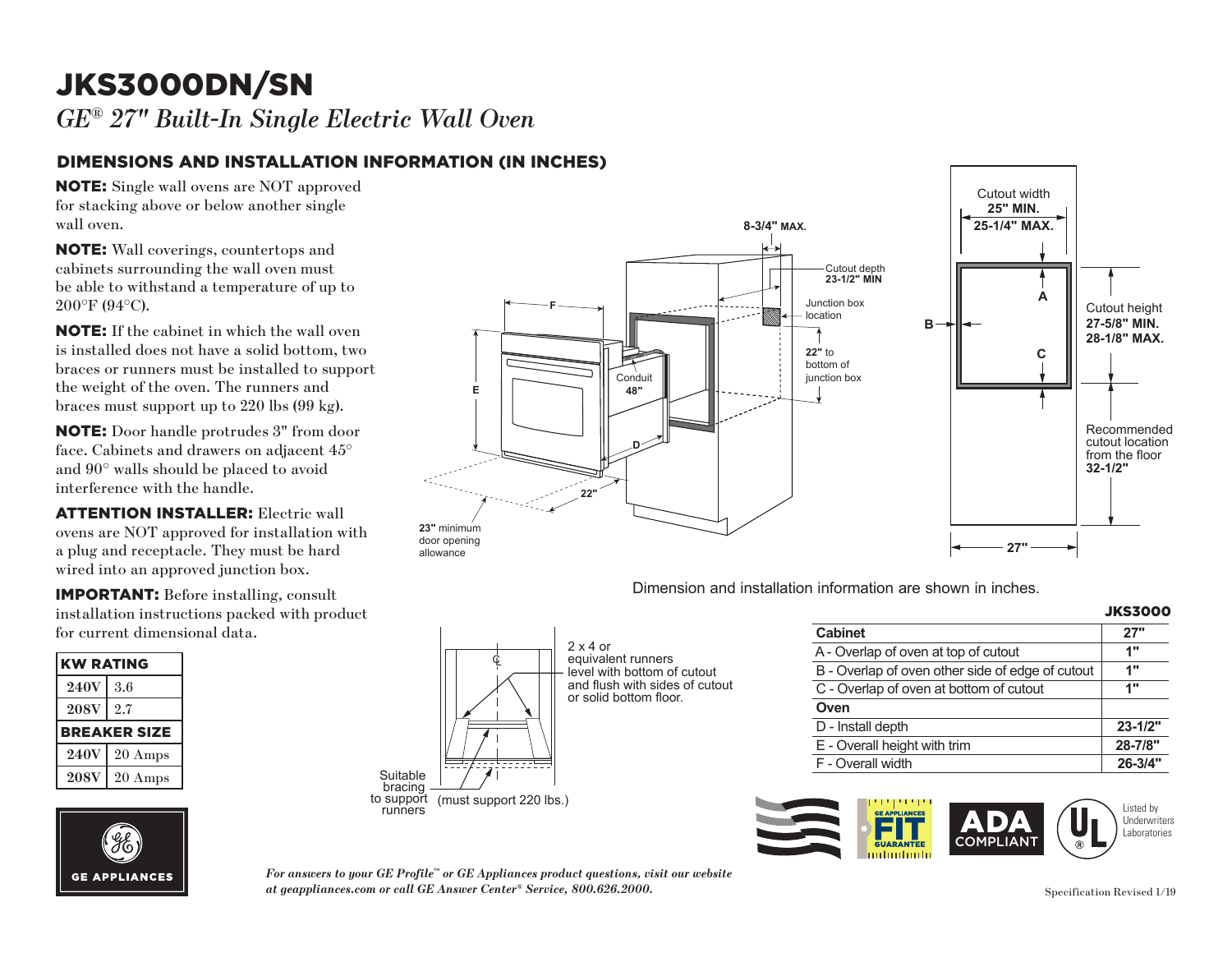## JKS3000DN/SN *GE® 27" Built-In Single Electric Wall Oven*

### DIMENSIONS AND INSTALLATION INFORMATION (IN INCHES)

**NOTE:** 27" Single electric wall ovens are approved for installation below a countertop, and below certain gas and electric cooktops. Refer to the Approved Combinations Matrix available at geappliances.com for specific information.

NOTE: 27" Single electric wall ovens are approved for installation above 27" warming drawers. **Top and/or Side Fillers** 

**ATTENTION INSTALLER:** Electric wall **CONSIDER AND IS CONSIDERED** MALE OVERSIDE MELTIC OPEN DISPONSIBLE ON A SURFACE AND NOTE AT A SURFACE SURFACE AND NOTE AT A SURFACE AND NOTE AT A SURFACE AND NOTE AT A SURFACE AND NOTE AT A SURFACE AND NOTE AT A SURFACE AN a plug and receptacle. They must be hard wired into an approved junction box.

IMPORTANT: Before installing, consult installation instructions packed with ALL products for current dimensional and combination data.



**GE APPLIANCES** 

**Note:**  $\frac{1}{2}$  contribution. **NOTE:** One cooktop may be centered over either oven in the side-by-side installation.

*For answers to your GE Profile™ Series or GE Appliances product questions, visit our*<br>website at aeappliances com or call GE Answer Center® Service, 800,696,9000 *website at geappliances.com or call GE Answer Center® Service, 800.626.2000.* Specification Revised 1/19

#### UNDERCOUNTER INSTALLATION



#### INSTALLATION BELOW A COOKTOP Cooktop

Maintain a minimum  $\uparrow$ distance of 31 1/4" from the top surface  $\frac{31.1}{4}$  mi platform to ensure that the cooktop and of the countertop to **IMPORTANT:**  the wall oven wall oven do not interfere with each other (see picture).